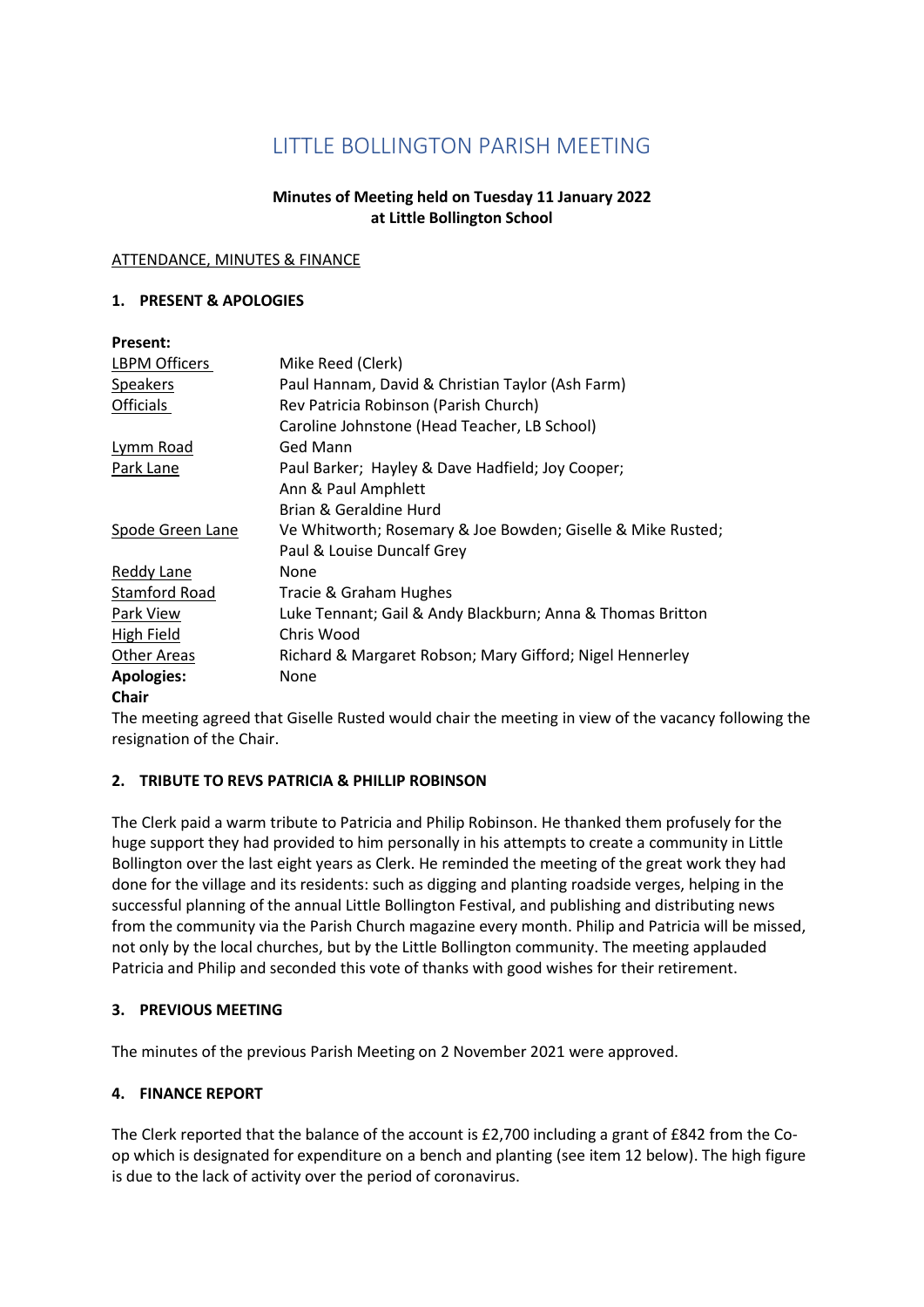## ADMINISTRATION OF THE PARISH MEETING

## **5. ELECTION OF CHAIR OF THE PARISH MEETING**

The Clerk reported that only one nomination had been received, namely Giselle Rusted nominated by Mike Rusted. There were no objections to this nomination and the meeting approved the appointment of Giselle Rusted as Chair. The meeting expressed thanks to Giselle for taking on the role.

## **6. APPOINTMENT OF A NEW PARISH CLERK**

The Clerk proposed that agenda items 4,5 &6 be deferred. These were:

- Proposal to set a salary of £1,200pa for a professional Parish Clerk
- Proposal to increase the Parish Precept to £2,200 pa
- Proposal to recruit and appoint a new Parish Clerk

The Clerk explained that the above proposals had been considered and discussed at the previous Parish Meeting and at earlier meetings. These proposals were seen as the only way of recruiting a new Clerk given that attempts to recruit a resident to take on the role on the current voluntary basis had failed repeatedly. Nevertheless, three residents had raised last minute objections to the increase in the precept. Rather than proceed in the face of these objections, the Clerk reluctantly agreed to continue for one more year, having already served for over 8 years. It is likely that by the end of 2022 Little Bollington Parish Meeting will be abolished under proposals by Cheshire East to replace it with a new larger body merging two or more parishes. The meeting agreed to defer this matter to autumn 2022.

## PLANNING AND DEVELOPMENT

## **7. NEIGHBOURHOOD FORUM**

Ged Mann presented the proposal to establish the Little Bollington Neighbourhood Forum. He explained that its sole purpose will be to complete the Little Bollington Neighbourhood Plan and have it formally adopted. This will go forward as the Little Bollington Neighbourhood Plan regardless of whether Little Bollington Parish Meeting is abolished by the planned merger with other parishes. The meeting approved the establishment of the Neighbourhood Forum. Nominations and the elections of officers were conducted with the following elected unanimously and unopposed:

Chair: Ged Mann

Vice Chair: Brian Hurd

Secretary: Paul Barker

The constitution of the Neighbourhood Forum was approved and adopted.

Ged Mann explained that the work of completing the Neighbourhood Plan will now proceed. Cheshire East Council will fund a consultant to advise and assist the Neighbourhood Forum. There will be a further public consultation and, after any amendments to the Plan, it will be submitted to Cheshire East Council for approval. The approval process will include an independent inspection of the plan and a referendum of residents.

# **8. PLANNING APPLICATION ON LAND OFF SPODE GREEN LANE**

The clerk reported on the consideration of the above application at the Cheshire East Council Strategic Planning Board on 22 December. The application was for a change of use from agricultural to mixed use including equestrian.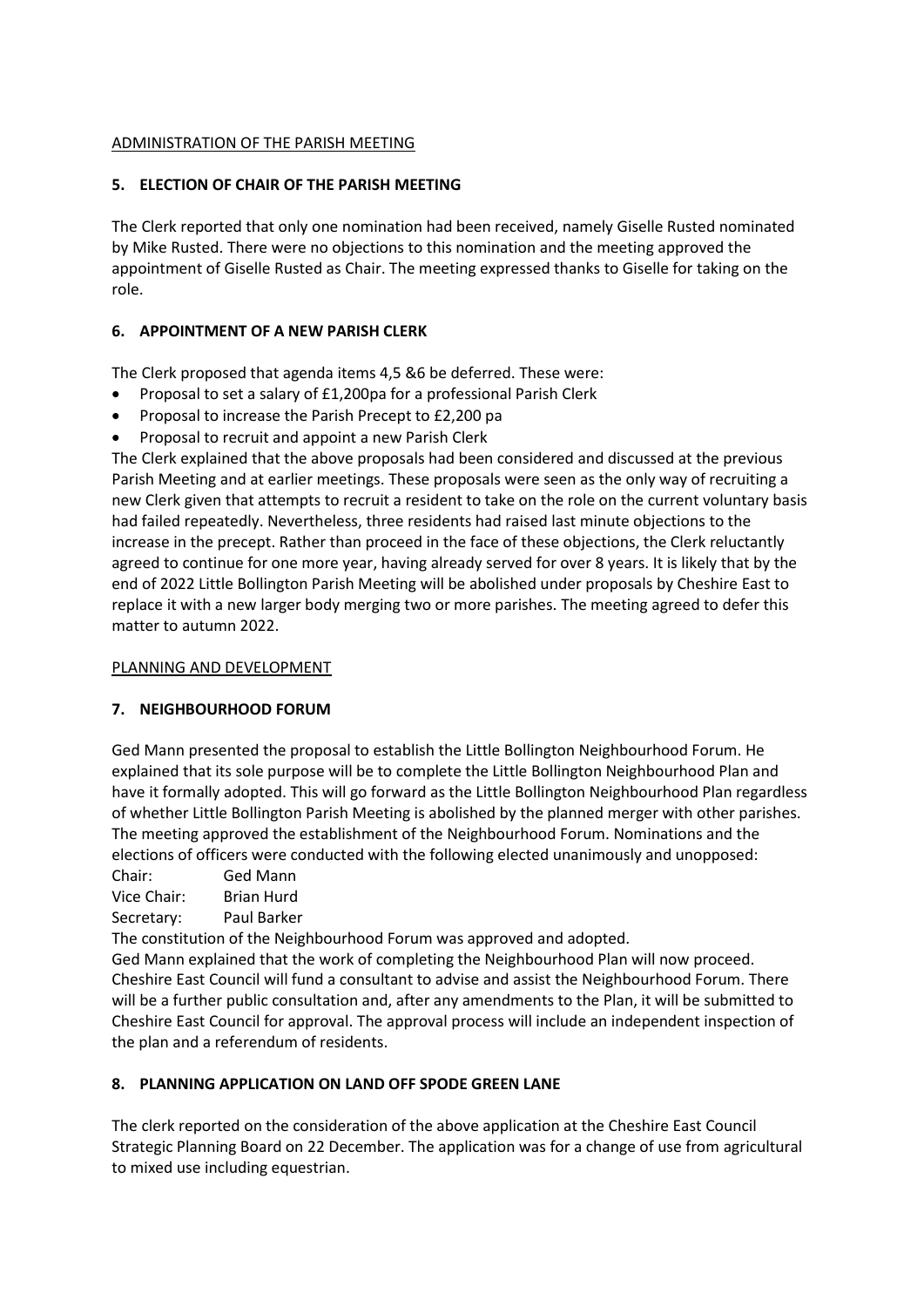The Clerk had made a presentation at this meeting expressing concern about the number of sheds, containers and miscellaneous buildings, machinery and other articles scattered over the site. The site had the appearance of a derelict industrial area spoiling the appearance of this rural area. Many of the buildings had been installed without planning permission and the Clerk had reported this to the CEC Planning Enforcement team. Despite a correspondence running for over four years no effective action had been taken and the buildings now had deemed planning consent. The Planning Board gave these concerns serious attention and discussed them at length. However, it was felt that nothing would be gained from refusing this particular planning consent. It was approved and the Board instructed the Director of Planning to make checks on the site to ensure that it complies with planning regulations in future and to prevent inappropriate use of the land. It was felt that these comments by the Planning Board may lead to the planning application for the dog exercise area on a part of this land to be considered seriously. The applicant has been undertaking the dog exercise operations without planning permission for several years, despite complaints by local residents.

Ve Whitworth has contacted the man who operates as manager of this land and is seeking a meeting with local residents with a view to seeking a more amenable relationship. He is well aware that the local community have strong objections to many of his operations.

#### **9. PROPOSED MOTORWAY SERVICE AREA ON THE M56/A556**

The Clerk reported that he had circulated a consultation on these proposals to local residents as requested at the previous meeting, but he had received no replies. This was corrected by one person who had responded.

The meeting was reminded of the opposition to previous development proposals on this land (Cheshire Gateway). At that time information was circulated to residents and groups in Bowdon and other areas, and this led to widespread concern and opposition.

The following actions were agreed.

- The Clerk to circulate the consultation to residents again
- The Clerk to consult the National Trust regarding their views
- The Parish Meeting to formulate a draft response to the expected planning application
- The Clerk and others to prepare a list of key contacts

The Chair asked for a show of hands to indicate whether those present were in favour of the development proposals or not. The results were: 3 for, 12 against, 5 abstained.

#### **10. STAMFORD ARMS**

The update report on Stamford Arms development was not available. The item was deferred to the next meeting. The Clerk agreed to contact the developer, Novo, to ask what became of their offer to provide some benefits for the village and community.

#### **11. PROPOSALS AT ASH FARM**

David and Christian Taylor of Ash Farm, together with their business partner Paul Hannam, joined the meeting. Paul presented the proposals to expand the bed and breakfast business at Ash Farm on Park Lane. They plan to convert the barn and outbuildings to create indoor and outdoor spaces for meals and drinks. They will clear the field at the back of the premises to create a space for weddings and other events. They will also create a car park for 30 vehicles. They have agreed the plans in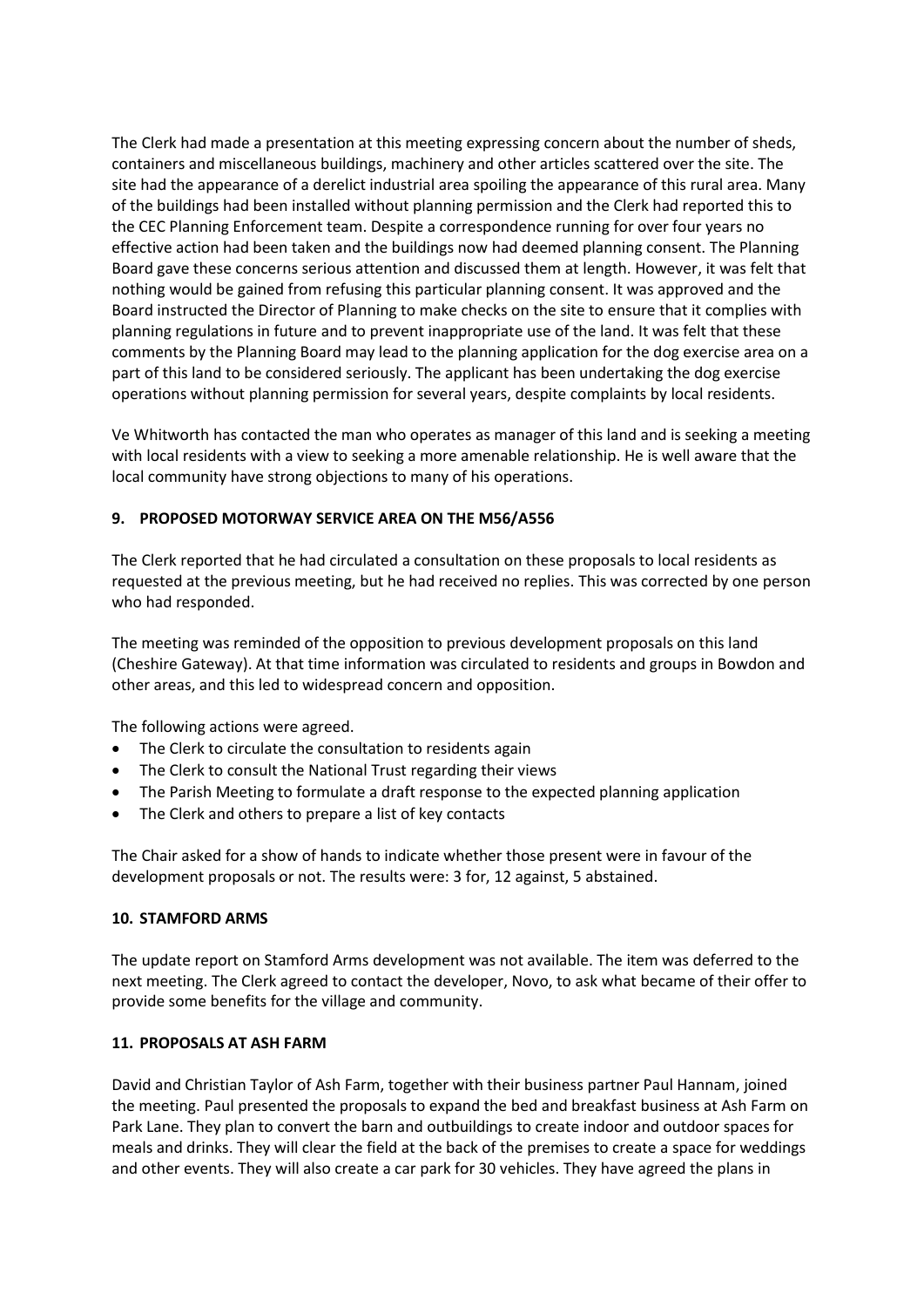principle with the National Trust who own the property. They have submitted a licence application for alcohol and music from 8am to midnight. Paul Hannam explained that this is one hour later than a standard licence and it may not be used up to the later time. He explained that a planning application is not required as the proposals are permitted under Class R of Schedule 2, Part 3 of the General Permitted Development Order 2015. The Clerk stated that the National Trust had informed him that this seemed incorrect as the buildings had not been used as a farm for over 30 years.

Many residents expressed strong concerns about the proposals, particularly with regard to noise and parking. It was stated that the village "closes down" about 9.30pm and noise after this time would be a problem. Paul Hannam explained that they had undertaken a sound survey and found that a source of 80dB fell to 32dB at the boundary of Ash Farm. He agreed to test noise levels when neighbours hear it and at night.

One resident living nearby explained that he is very strongly opposed to the proposals. He is very concerned at the prospect of wedding events being held on the field at the rear of Ash Farm which is immediately adjacent to his property.

Another resident talked about the peaceful nature of the village, with birdsong being heard in the gardens. He worried that the quality of life will be damaged if music outdoors is permitted. Another resident raised concerns about the noise of taxis and other vehicles arriving late at night to take customers home from the venue. A concern was also raised about the impact of the noise from the venue on the many farm animals in the area including on the field adjacent to the rear field of Ash Farm.

One resident commented on the reported association with Brewdog, commenting that this company has a reputation for heavy drinking by a young clientele. Paul Hannam explained that they had considered Brewdog because of its green credentials. Their motto is "buy one get one tree", due to their policy of planting trees. They will help Ash Farm create a carbon neutral business. This will be their first rural location and will be very different from their town and city venues. The venue will implement procedures to prevent anti-social behaviour. They will have CCTV with recordings.

One resident reported that the article in the magazine, Altrincham Today, stated that the venue will hold wedding s with up to 150 guests. Paul Hannam responded that they may stage weddings but these will not be frequent events.

He was asked why the licence application requests the removal of conditions 4, 5 and 6 in Annex 2. He responded that these were voluntary conditions relating to the licence for the Bed & breakfast business only.

Several people raised the issue of parking on Park Lane. This is the road into the heart of the village. It is a narrow lane which is very restricted in parts. It is not suitable to cope with additional traffic into the village. It already suffers from excessive parking due to the high number of visitors to the area. Problems of obstruction, including obstruction of emergency vehicles, have been caused frequently by excessive parking on Park Lane. There have also been some minor accidents. There were fears that this problem would be made even worse by the Ash Farm proposals.

The Chair asked whether residents were concerned about parking. All except one raised their hands to indicate their concern. When asked if they had concerns about the impact on the local environment all confirmed.